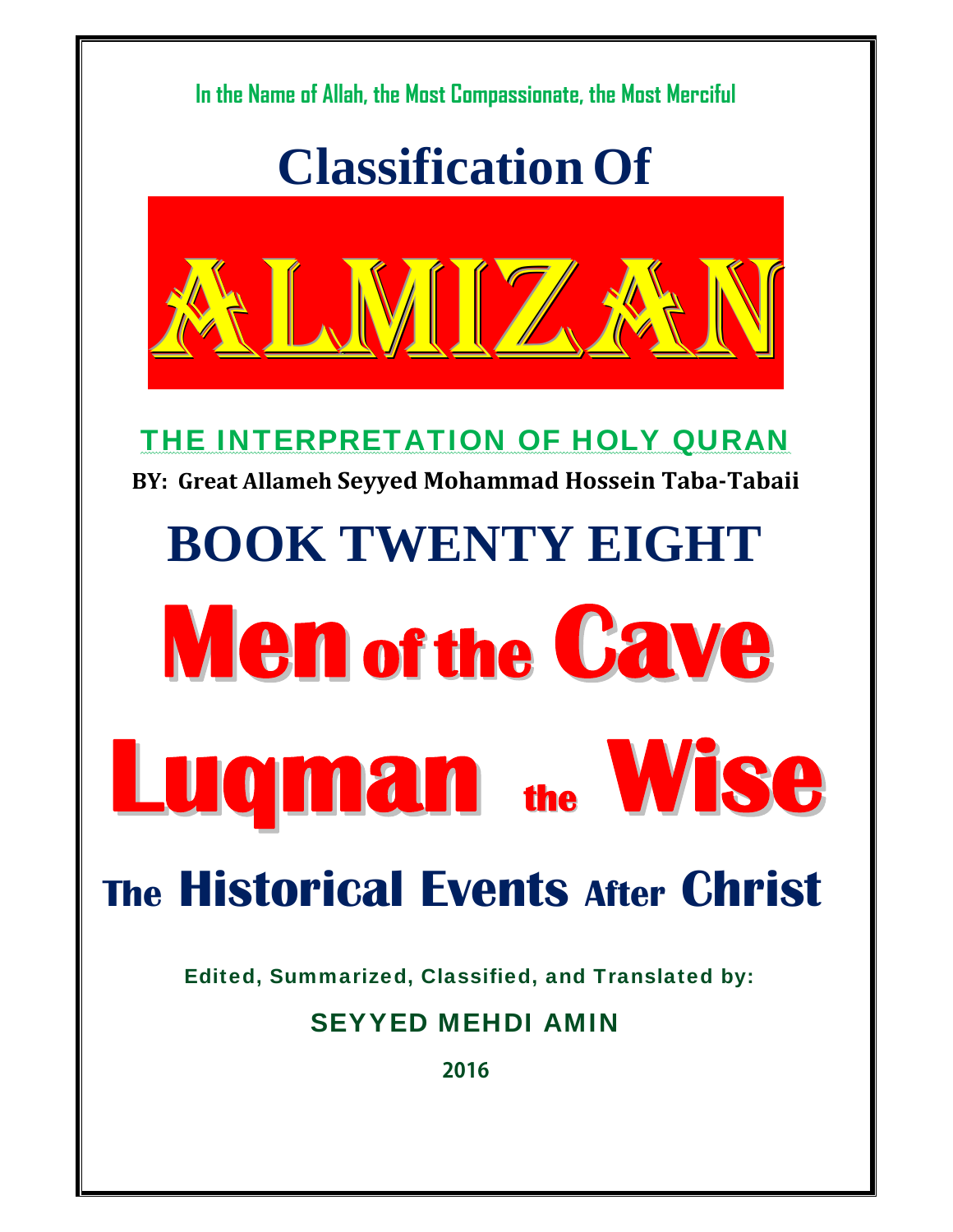### **"Allameh" Ayatollah Seyyed Mohammad Hossein Taba-Tabaii**

**&** 

### **His Masterpiece:**

### **"** ALMIZAN**, THE INTERPRETATION OF HOLY QURAN"**



**Image of Allameh ( Oil Painting. Work: Seyyed Mehdi Amin, 1991 )**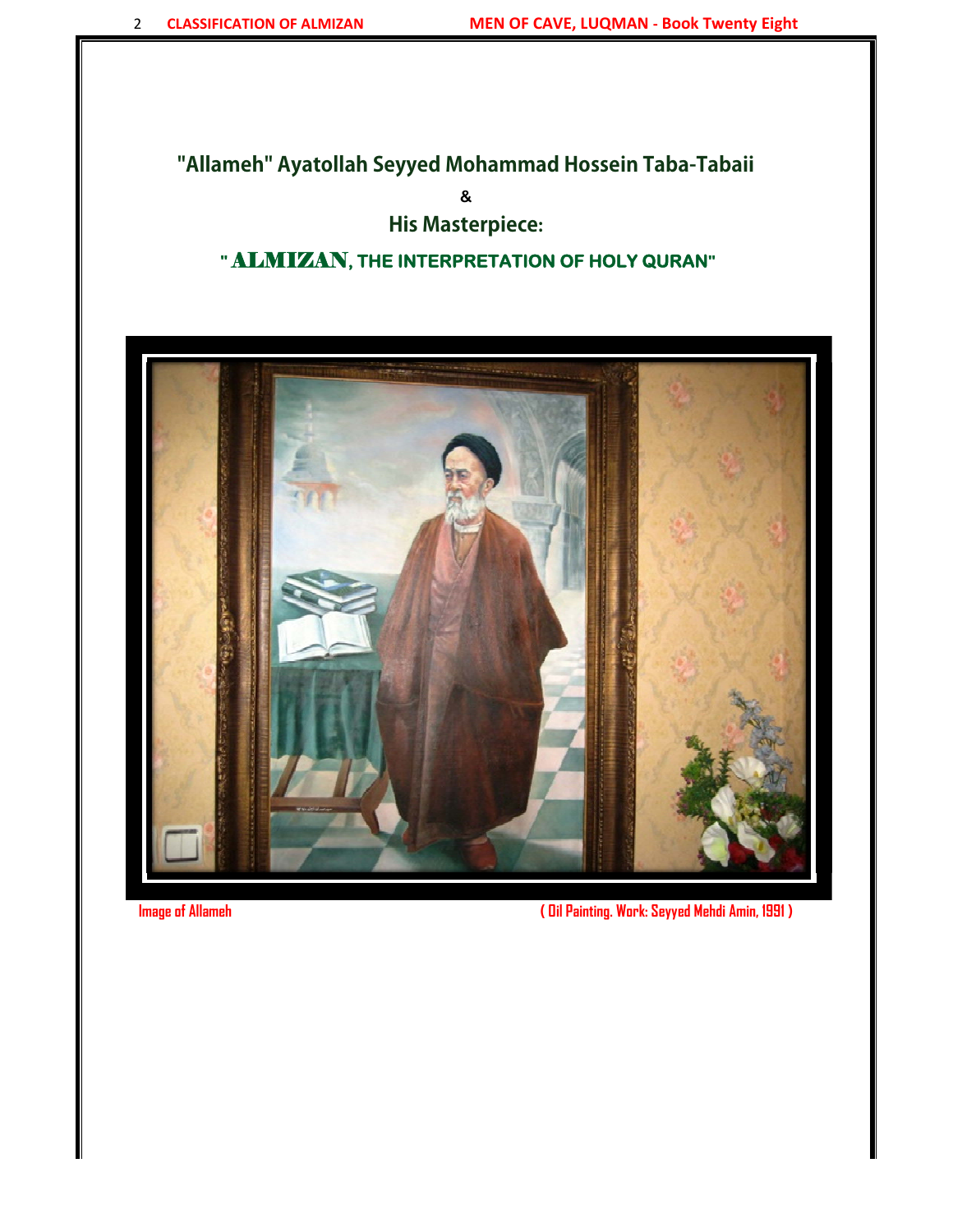### CONTENTS:

# **BOOK TWENTY EIGHT**

# **Men of the Cave & Luqman the Wise The Historical Events After Christ**

 **(** Red Lines have been Translated )

# **Part One: The Divine Characters and Historical Events after Christ**

### Chapter One: Luqman, the Wise

Luqman, and his Divine Wisdom Preachings of Luqman to his Son Resurrection, and Presence of Deeds to Reckoning Observing the Requirements of Religon and its Duties The Social Ethics Luqman, and his Advices in Islamic Narrations Famous Advices of Luqman to his Son:

- 1- Cognition and Worldview
- 2- Principles of Learning
- 3- Extent of Wealth and Property
- 4- Extent of Worship
- 5- Faith, Trust, and Piety
- 6- Education
- 7- Knowledge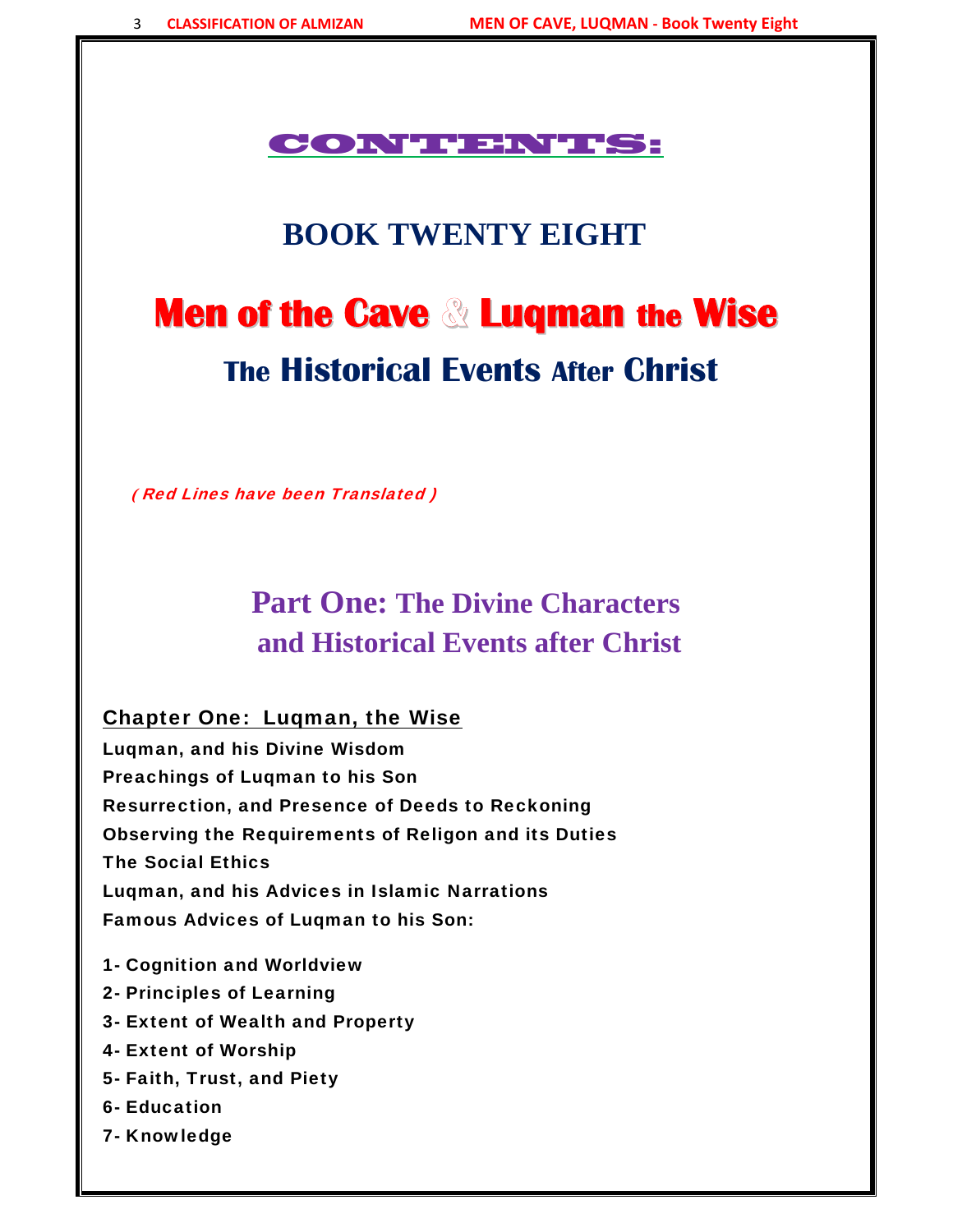#### 8- Rules of Etiquette and Behavior

- 9- Fear and Hope
- 10- Pure Working for God
- 11- Indifference to the Worldly Riches
- 12- Worldly Aliment and Responsibility at Future Life
- 13- Control of Carnal Desires
- 14- Moderation
- 15- Outcome of friendship with the Debauchee
- 16- Humanly Duties
- 17- Virtue and Good Deeds
- 18- Attention to Work not to Wealth
- 19- Extent of Fondness to Worldly Things
- 20- Reckonable Responsibility
- 21- Attention to the End of Deeds
- 22- Good Conduct

### Chapter Two: Men of the Cave

An Introduction to the History of the Men of the Cave The Background Plan of the History of the Men of the Cave Reason for Naming "the Men of the Cave and Rakeem(the Inscription) " Summary of the Story of Men of the Cave, in Quran Details of the Story of the Men of the Cave, and thier Personalities Youth Uprising in the Way of God and their Movement Start of Uprise from the Governer's Hall, Ends to Isolation Distinguished Personalities of the Men of the Cave Names of the Men of the Cave in Narrations Departing to Cave and Men's Sleeping Style in the Cave Cave's Geographic Location Cave's Position towards the Sun Disagreement on the Position of the Cave Men's Sleep with Open Eyes, and their Body Displacement Dog's Sleeping at Threshold Fearsome Faces of Companions at Sleep Analysis of the Main Parts of the Story